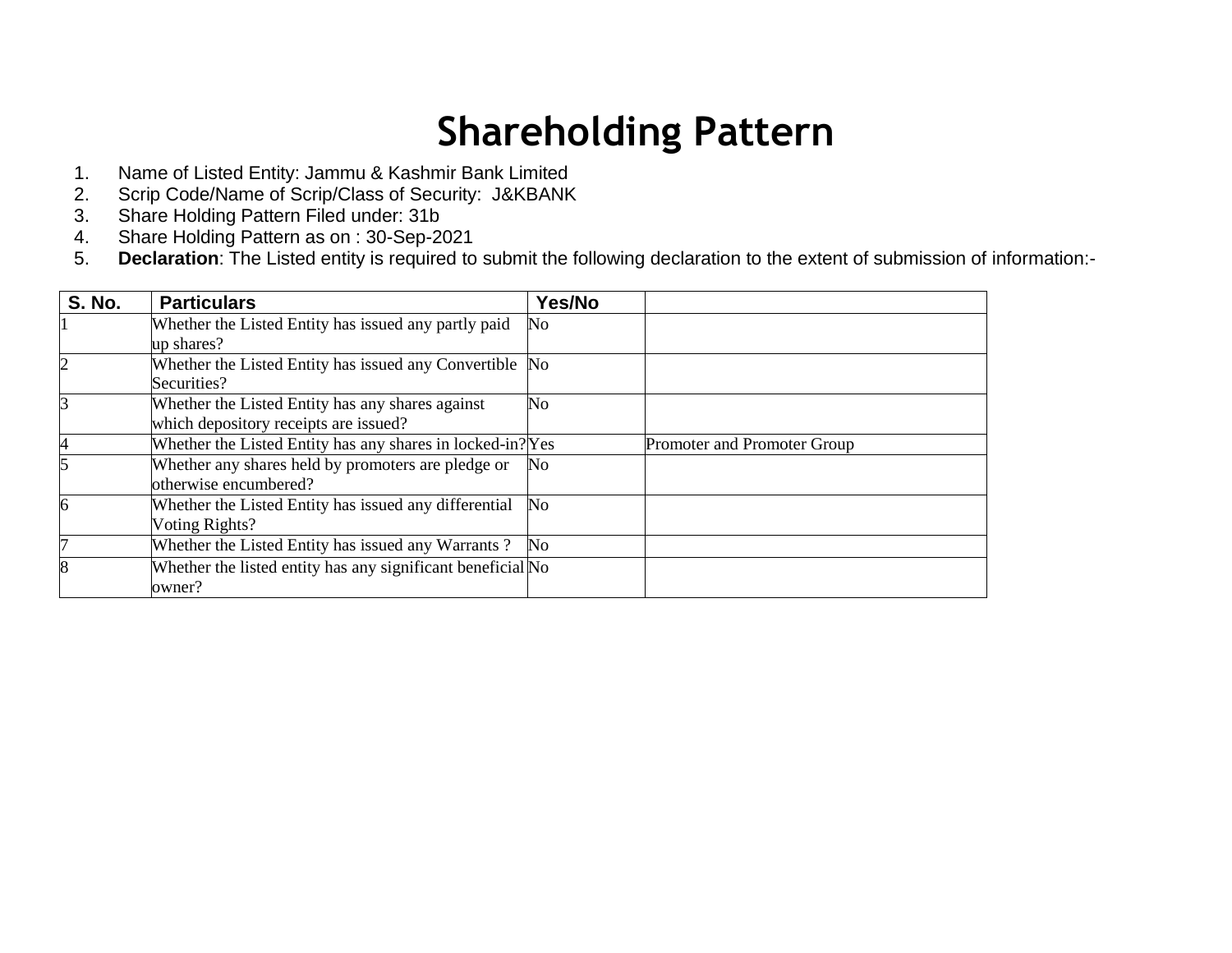## Table I - Summary Statement holding of specified securities

| Catego<br>ry (l) | Category of<br>shareholder<br>(II)  | Nos. of<br>shareh<br>olders<br>(III) | No. of fully<br>paid up<br>equity<br>shares<br>held<br>(IV) | No. of<br>Partly<br>paid-up<br>equity<br>shares<br>held<br>(V) | No. of<br>shares<br>underlying<br>Depository<br>Receipts<br>(VI) | <b>Total</b><br>nos.<br>shares<br>held<br>$(VII) =$<br>$(IV)+(V)+$<br>(VI) | <b>Shareholding</b><br>as a % of total<br>no. of shares<br>(calculated as<br>per SCRR.<br>1957)<br>(VIII) | <b>Number of Voting Rights</b><br>held in each class of<br>securities<br>(IX) |                                                      |               |                                                 |                          |                                                           |            |                                                    |            |                                                        |           |  |  |  |  |  | Shareholding, as a<br>No. of<br>% assuming full<br><b>Shares</b><br>Underlying<br>conversion<br>of convertible<br>Outstanding<br>convertible<br>securities (as a<br>securities<br>percentage of<br>(including<br>diluted share |  |  | Number of<br>Locked in<br>shares<br>(XII) |  | <b>Number of</b><br><b>Shares</b><br>pledged or<br>otherwise<br>encumbered<br>(XIII) | <b>Number of</b><br>equity<br>shares held<br>in<br>dematerializ<br>ed form |
|------------------|-------------------------------------|--------------------------------------|-------------------------------------------------------------|----------------------------------------------------------------|------------------------------------------------------------------|----------------------------------------------------------------------------|-----------------------------------------------------------------------------------------------------------|-------------------------------------------------------------------------------|------------------------------------------------------|---------------|-------------------------------------------------|--------------------------|-----------------------------------------------------------|------------|----------------------------------------------------|------------|--------------------------------------------------------|-----------|--|--|--|--|--|--------------------------------------------------------------------------------------------------------------------------------------------------------------------------------------------------------------------------------|--|--|-------------------------------------------|--|--------------------------------------------------------------------------------------|----------------------------------------------------------------------------|
|                  |                                     |                                      |                                                             |                                                                |                                                                  |                                                                            | As a % of<br>$(A+B+C2)$                                                                                   | Clas<br>s eg:                                                                 | <b>No of Voting</b><br><b>Rights</b><br>Clas<br>eg:y | Tot<br>al     | <b>Total</b><br>as a<br>$%$ of<br>$(A+B+$<br>C) | <b>Warrants</b> )<br>(X) | capital)<br>$(XI) = (VII)+(X)$<br>As a % of<br>$(A+B+C2)$ | No.<br>(a) | As a<br>% of<br>total<br>Shar<br>es<br>held<br>(b) | No.<br>(a) | As a<br>% of<br>total<br><b>Share</b><br>s held<br>(b) | (XIV)     |  |  |  |  |  |                                                                                                                                                                                                                                |  |  |                                           |  |                                                                                      |                                                                            |
|                  | Promoter & Promoter<br>Group        |                                      | 486425578                                                   |                                                                |                                                                  | 486425578                                                                  | 68.18                                                                                                     | 48642557 0                                                                    |                                                      | 4864255 68.18 |                                                 |                          | 68.18                                                     | 486425578  | 100                                                |            |                                                        | 486425578 |  |  |  |  |  |                                                                                                                                                                                                                                |  |  |                                           |  |                                                                                      |                                                                            |
|                  | Public                              | 171723                               | 227025360                                                   |                                                                |                                                                  | 227025360                                                                  | 31.82                                                                                                     | 22702536 0                                                                    |                                                      | 2270253 31.82 |                                                 |                          | 31.82                                                     |            |                                                    |            |                                                        | 214463214 |  |  |  |  |  |                                                                                                                                                                                                                                |  |  |                                           |  |                                                                                      |                                                                            |
|                  | Non Promoter-Non<br>Public          |                                      |                                                             |                                                                |                                                                  |                                                                            |                                                                                                           |                                                                               |                                                      |               |                                                 |                          |                                                           |            |                                                    |            |                                                        |           |  |  |  |  |  |                                                                                                                                                                                                                                |  |  |                                           |  |                                                                                      |                                                                            |
| C <sub>1</sub>   | Shares underlying DRs               |                                      |                                                             |                                                                |                                                                  |                                                                            |                                                                                                           |                                                                               |                                                      |               |                                                 |                          |                                                           |            |                                                    |            |                                                        |           |  |  |  |  |  |                                                                                                                                                                                                                                |  |  |                                           |  |                                                                                      |                                                                            |
| C <sub>2</sub>   | Shares held by Employee 0<br>Trusts |                                      |                                                             |                                                                |                                                                  |                                                                            |                                                                                                           |                                                                               |                                                      |               |                                                 |                          |                                                           |            |                                                    |            |                                                        |           |  |  |  |  |  |                                                                                                                                                                                                                                |  |  |                                           |  |                                                                                      |                                                                            |
|                  | Total                               | 171725                               | 713450938                                                   |                                                                |                                                                  | 713450938                                                                  | 100                                                                                                       | 71345093 0                                                                    |                                                      | 7134509 100   |                                                 |                          | 100                                                       | 486425578  | 68.18                                              |            |                                                        | 700888792 |  |  |  |  |  |                                                                                                                                                                                                                                |  |  |                                           |  |                                                                                      |                                                                            |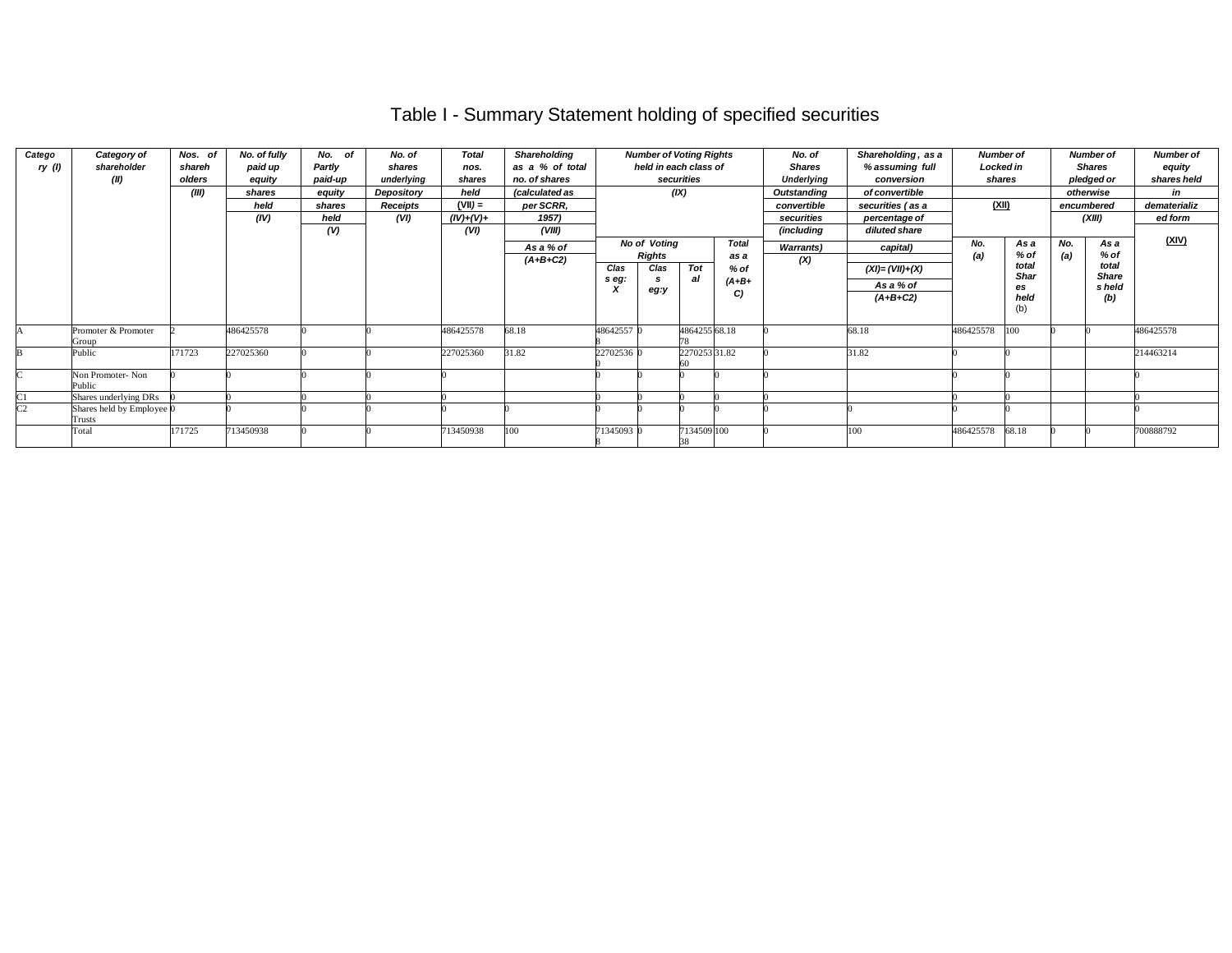## Table II - Statement showing shareholding pattern of the Promoter and Promoter Group

| Category & Name                                               | PAN        | No. of | No. of    | Partly  | Nos. of         | <b>Total</b> | <b>Sharehol</b> |           | <b>Number of Voting Rights held in</b> |                 |                 | No. of            | Shareholdin      | <b>Number of</b> |               | <b>Number of</b> |                 | <b>Number of</b> |
|---------------------------------------------------------------|------------|--------|-----------|---------|-----------------|--------------|-----------------|-----------|----------------------------------------|-----------------|-----------------|-------------------|------------------|------------------|---------------|------------------|-----------------|------------------|
| of the                                                        | (II)       | shareh | fully     | paid-up | shares          | nos.         | ding %          |           | each class of securities               |                 |                 | <b>Shares</b>     | g, as a %        | <b>Locked in</b> |               |                  | <b>Shares</b>   | equity           |
| <b>Shareholders</b>                                           |            | older  | paid      | equity  | underlying      | shares       | calculate       |           |                                        | (IX)            |                 | <b>Underlying</b> | assuming         | shares           |               | pledged or       |                 | shares held      |
| (1)                                                           |            | (III)  | up        | shares  | Depository      | held         | d as per        |           |                                        |                 | Outstanding     | full              | (XII)            |                  | otherwise     |                  | in              |                  |
|                                                               |            |        | equity    | held    | <b>Receipts</b> | $(VII =$     | SCRR,           |           |                                        |                 |                 | convertible       | conversion       |                  |               | encumbered       |                 | dematerializ     |
|                                                               |            |        |           |         |                 |              |                 |           |                                        |                 |                 |                   |                  |                  |               |                  |                 |                  |
|                                                               |            |        | share     | (V)     | (VI)            | $IV+V+VI$    | 1957            |           |                                        |                 |                 | securities        | of               |                  |               |                  | (XIII)          | ed form          |
|                                                               |            |        | s held    |         |                 |              |                 |           | <b>No of Voting Rights</b>             |                 | <b>Total as</b> | <i>(includina</i> | convertible      | No.              | As a          | No.              | Asa             | (XIV)            |
|                                                               |            |        | (IV)      |         |                 |              | As a % of       |           |                                        |                 | a % of          | <b>Warrants</b> ) | securities (     | (a)              | % of          | (a)              | $%$ of<br>total |                  |
|                                                               |            |        |           |         |                 |              | $(A+B+C2)$      |           |                                        |                 | Total           | (X)               | as a             |                  | total<br>Shar |                  | share s         |                  |
|                                                               |            |        |           |         |                 |              | (VIII)          |           |                                        |                 | Votina          |                   | percentage       |                  | es            |                  | held (b)        |                  |
|                                                               |            |        |           |         |                 |              |                 | Class X   | Class Y                                | Tot al          | rights          |                   | of diluted       |                  | held          |                  |                 |                  |
|                                                               |            |        |           |         |                 |              |                 |           |                                        |                 |                 |                   |                  |                  | (b)           |                  |                 |                  |
|                                                               |            |        |           |         |                 |              |                 |           |                                        |                 |                 |                   | share            |                  |               |                  |                 |                  |
|                                                               |            |        |           |         |                 |              |                 |           |                                        |                 |                 |                   | capital)         |                  |               |                  |                 |                  |
|                                                               |            |        |           |         |                 |              |                 |           |                                        |                 |                 |                   | $(XI) =$         |                  |               |                  |                 |                  |
|                                                               |            |        |           |         |                 |              |                 |           |                                        |                 |                 |                   | $(VII)+(X)$ as a |                  |               |                  |                 |                  |
|                                                               |            |        |           |         |                 |              |                 |           |                                        |                 |                 |                   | $%$ of           |                  |               |                  |                 |                  |
|                                                               |            |        |           |         |                 |              |                 |           |                                        |                 |                 |                   | $A+B+C2$         |                  |               |                  |                 |                  |
|                                                               |            |        |           |         |                 |              |                 |           |                                        |                 |                 |                   |                  |                  |               |                  |                 |                  |
| Indian                                                        |            |        |           |         |                 |              |                 |           |                                        |                 |                 |                   |                  |                  |               |                  |                 |                  |
| Individuals/Hindu undivided                                   |            |        |           |         |                 |              |                 |           |                                        |                 |                 |                   |                  |                  |               |                  |                 |                  |
| Family                                                        |            |        |           |         |                 |              |                 |           |                                        |                 |                 |                   |                  |                  |               |                  |                 |                  |
| Central Government/ State                                     |            |        | 486425578 |         |                 | 486425578    | 68.18           | 486425578 |                                        | 486425578 68.18 |                 |                   | 68.18            | 486425578 100    |               |                  |                 | 486425578        |
| Government(s)                                                 |            |        |           |         |                 |              |                 |           |                                        |                 |                 |                   |                  |                  |               |                  |                 |                  |
| Chief Secretary Jammu and<br>Kashmir Govt                     | ZZZZ29999Z |        | 459004701 |         |                 | 459004701    | 64.34           | 459004701 |                                        | 459004701 64.34 |                 |                   | 64.34            | 459004701 100    |               |                  |                 | 459004701        |
| Secretary Finance Deptt Jammu                                 | ZZZZZ9999Z |        | 27420877  |         |                 | 27420877     | 3.84            | 27420877  |                                        | 27420877        | <b>B.84</b>     |                   | 3.84             | 27420877         | 100           |                  |                 | 27420877         |
| and Kashmir Govt                                              |            |        |           |         |                 |              |                 |           |                                        |                 |                 |                   |                  |                  |               |                  |                 |                  |
| Financial Institutions/Banks                                  |            |        |           |         |                 |              |                 |           |                                        |                 |                 |                   |                  |                  |               |                  |                 |                  |
| Any Other (specify)                                           |            |        |           |         |                 |              |                 |           |                                        |                 |                 |                   |                  |                  |               |                  |                 |                  |
| Sub-Total $(A)(1)$                                            |            |        | 486425578 |         |                 | 486425578    | 68.18           | 486425578 |                                        | 486425578 68.18 |                 |                   | 68.18            | 486425578 100    |               |                  |                 | 486425578        |
| Foreign                                                       |            |        |           |         |                 |              |                 |           |                                        |                 |                 |                   |                  |                  |               |                  |                 |                  |
| Individuals (Non-Resident<br>Individuals/Foreign Individuals) |            |        |           |         |                 |              |                 |           |                                        |                 |                 |                   |                  |                  |               |                  |                 |                  |
| Government                                                    |            |        |           |         |                 |              |                 |           |                                        |                 |                 |                   |                  |                  |               |                  |                 |                  |
| <i><u><b>Institutions</b></u></i>                             |            |        |           |         |                 |              |                 |           |                                        |                 |                 |                   |                  |                  |               |                  |                 |                  |
| Foreign Portfolio Investor                                    |            |        |           |         |                 |              |                 |           |                                        |                 |                 |                   |                  |                  |               |                  |                 |                  |
| Any Other (specify)                                           |            |        |           |         |                 |              |                 |           |                                        |                 |                 |                   |                  |                  |               |                  |                 |                  |
| Sub-Total $(A)(2)$                                            |            |        |           |         |                 |              |                 |           |                                        |                 |                 |                   |                  |                  |               |                  |                 |                  |
| <b>Total Shareholding of Promoter</b>                         |            |        | 486425578 |         |                 | 486425578    | 68.18           | 486425578 |                                        | 486425578 68.18 |                 |                   | 68.18            | 486425578 100    |               |                  |                 | 486425578        |
| and Promoter Group (A)=                                       |            |        |           |         |                 |              |                 |           |                                        |                 |                 |                   |                  |                  |               |                  |                 |                  |
| $(A)(1)+(A)(2)$                                               |            |        |           |         |                 |              |                 |           |                                        |                 |                 |                   |                  |                  |               |                  |                 |                  |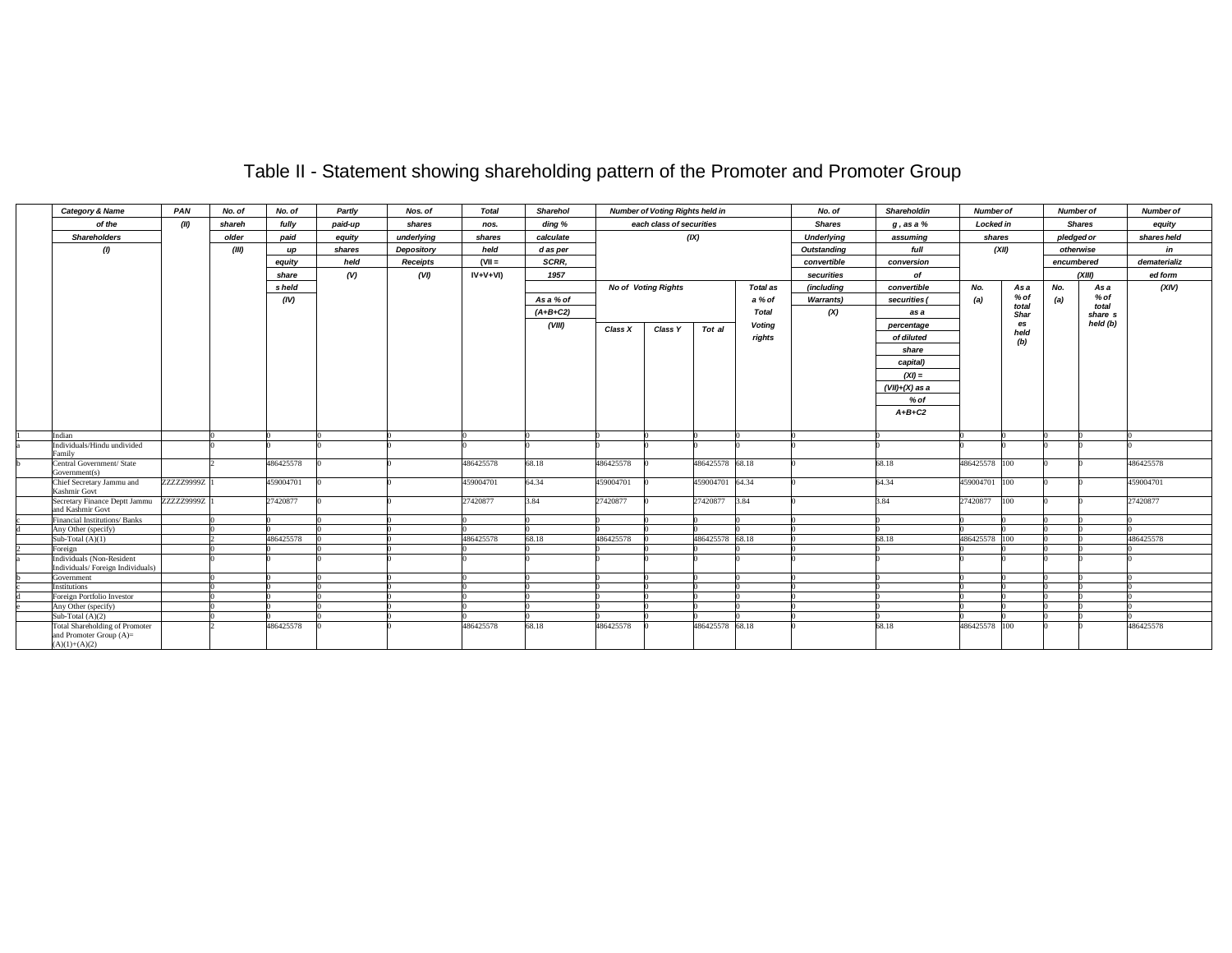| Table III - Statement showing shareholding pattern of the Public shareholder |  |
|------------------------------------------------------------------------------|--|
|                                                                              |  |

| Category & Name of the<br><b>Shareholders</b><br>(1)                                  | PAN<br>(II) | Nos. of<br>shareh<br>older (III) | No. of<br>fully<br>paid up<br>equity<br>share s<br>held (IV) | Partly<br>paid-up<br>equity<br>shares<br>held $(V)$ | Nos. of shares<br>underlying<br>Depository<br>Receipts (VI) | <b>Total</b><br>nos.<br>shares<br>held VII<br>$IV + V + VI$ | <b>Sharehol</b><br>ding %<br>calculate d<br>as per<br><b>SCRR, 1957</b><br>As a % of<br>$(A+B+C2)$ VIII |                | Number of Voting Rights held in each class | of securities<br>(IX) |                                                     | <b>No. of Shares</b><br><b>Underlying</b><br>Outstanding<br>convertible<br>securities<br>(including<br>Warrants) (X) | <b>Total</b><br>shareholdin g,<br>as a %<br>assuming full<br>conversion of<br>convertible<br>securities (as a<br>percentage of | <b>Number of</b><br>Locked in<br>shares (XII)<br>diluted share |                              | <b>Number of</b><br>Shares pledged<br>or otherwise<br>encumbered (XIII) |                                     | <b>Number of</b><br>equity shares<br>held in<br>dematerializ ed<br>form (XIV) |
|---------------------------------------------------------------------------------------|-------------|----------------------------------|--------------------------------------------------------------|-----------------------------------------------------|-------------------------------------------------------------|-------------------------------------------------------------|---------------------------------------------------------------------------------------------------------|----------------|--------------------------------------------|-----------------------|-----------------------------------------------------|----------------------------------------------------------------------------------------------------------------------|--------------------------------------------------------------------------------------------------------------------------------|----------------------------------------------------------------|------------------------------|-------------------------------------------------------------------------|-------------------------------------|-------------------------------------------------------------------------------|
|                                                                                       |             |                                  |                                                              |                                                     |                                                             |                                                             |                                                                                                         |                | <b>No of Voting Rights</b>                 |                       | Total as a<br>% of Total<br><b>Voting</b><br>rights |                                                                                                                      | capital)<br>(XI)                                                                                                               | No.<br>(a)                                                     | Asa<br>% of<br>total<br>Shar | No.<br>(No<br>t ap<br>pli                                               | Asa<br>$%$ of<br>total<br>share s   |                                                                               |
|                                                                                       |             |                                  |                                                              |                                                     |                                                             |                                                             |                                                                                                         | <b>Class X</b> | <b>Class Y</b>                             | Tot<br>al             |                                                     |                                                                                                                      |                                                                                                                                |                                                                | es<br>held<br>(b)            | ca<br>ble<br>- 1<br>(a)                                                 | held<br>(Not<br>applic<br>able) (b) |                                                                               |
| Institutions                                                                          |             |                                  |                                                              |                                                     |                                                             |                                                             |                                                                                                         |                |                                            |                       |                                                     |                                                                                                                      |                                                                                                                                |                                                                |                              |                                                                         |                                     |                                                                               |
| Mutual Funds/                                                                         |             |                                  | 1483613                                                      |                                                     |                                                             | 1483613                                                     | 0.21                                                                                                    | 1483613        |                                            | 1483613 0.21          |                                                     |                                                                                                                      | 0.21                                                                                                                           |                                                                |                              |                                                                         |                                     | 1483613                                                                       |
| Venture Capital Funds                                                                 |             |                                  |                                                              |                                                     |                                                             |                                                             |                                                                                                         |                |                                            |                       |                                                     |                                                                                                                      |                                                                                                                                |                                                                |                              |                                                                         |                                     |                                                                               |
| Alternate Investment Funds                                                            |             |                                  |                                                              |                                                     |                                                             |                                                             |                                                                                                         |                |                                            |                       |                                                     |                                                                                                                      |                                                                                                                                |                                                                |                              |                                                                         |                                     |                                                                               |
| Foreign Venture Capital Investors                                                     |             |                                  |                                                              |                                                     |                                                             |                                                             |                                                                                                         |                |                                            |                       |                                                     |                                                                                                                      |                                                                                                                                |                                                                |                              |                                                                         |                                     |                                                                               |
| Foreign Portfolio Investors                                                           |             | 42.                              | 13341900                                                     |                                                     |                                                             | 13341900                                                    | 1.87                                                                                                    | 13341900       |                                            | 3341900               | 1.87                                                |                                                                                                                      | 1.87                                                                                                                           |                                                                |                              |                                                                         |                                     | 13341900                                                                      |
| <b>Financial Institutions/Banks</b>                                                   |             |                                  | 200                                                          |                                                     |                                                             | 200                                                         |                                                                                                         | 200            |                                            | 200                   |                                                     |                                                                                                                      |                                                                                                                                |                                                                |                              |                                                                         |                                     | 200                                                                           |
| <b>Insurance Companies</b>                                                            |             |                                  |                                                              |                                                     |                                                             |                                                             |                                                                                                         |                |                                            |                       |                                                     |                                                                                                                      |                                                                                                                                |                                                                |                              |                                                                         |                                     |                                                                               |
| Provident Funds/ Pension Funds                                                        |             |                                  |                                                              |                                                     |                                                             |                                                             |                                                                                                         |                |                                            |                       |                                                     |                                                                                                                      |                                                                                                                                |                                                                |                              |                                                                         |                                     |                                                                               |
| Any Other (specify)                                                                   |             | 46                               |                                                              |                                                     |                                                             |                                                             |                                                                                                         |                |                                            |                       |                                                     |                                                                                                                      |                                                                                                                                |                                                                |                              |                                                                         |                                     |                                                                               |
| Sub-Total $(B)(1)$                                                                    |             |                                  | 14825713                                                     |                                                     |                                                             | 14825713                                                    | 2.08                                                                                                    | 14825713       |                                            | 4825713 2.08          |                                                     |                                                                                                                      | 2.08                                                                                                                           |                                                                |                              |                                                                         |                                     | 14825713                                                                      |
| Central Government/ State<br>Government(s)/ President of India                        |             |                                  |                                                              |                                                     |                                                             |                                                             |                                                                                                         |                |                                            |                       |                                                     |                                                                                                                      |                                                                                                                                |                                                                |                              |                                                                         |                                     |                                                                               |
| Sub-Total $(B)(2)$                                                                    |             |                                  |                                                              |                                                     |                                                             |                                                             |                                                                                                         |                |                                            |                       |                                                     |                                                                                                                      |                                                                                                                                |                                                                |                              |                                                                         |                                     |                                                                               |
| Non-institutions                                                                      |             |                                  |                                                              |                                                     |                                                             |                                                             |                                                                                                         |                |                                            |                       |                                                     |                                                                                                                      |                                                                                                                                |                                                                |                              |                                                                         |                                     |                                                                               |
| Individuals -                                                                         |             | 169669                           | 165323690                                                    |                                                     |                                                             | 165323690                                                   | 23.17                                                                                                   | 165323690      |                                            | 6532369 23.17         |                                                     |                                                                                                                      | 23.17                                                                                                                          |                                                                |                              |                                                                         |                                     | 152920484                                                                     |
| Individual shareholders holding<br>nominal share capital up to Rs. 2<br>lakhs.        |             | 169653                           | 150630205                                                    |                                                     |                                                             | 150630205                                                   | 21.11                                                                                                   | 150630205      |                                            | 5063020 21.11         |                                                     |                                                                                                                      | 21.11                                                                                                                          |                                                                |                              |                                                                         |                                     | 38226999                                                                      |
| Individual shareholders holding<br>nominal share capital in excess of<br>Rs. 2 lakhs. |             | 16                               | 14693485                                                     |                                                     |                                                             | 14693485                                                    | 2.06                                                                                                    | 14693485       |                                            | 4693485 2.06          |                                                     |                                                                                                                      | 2.06                                                                                                                           |                                                                |                              |                                                                         |                                     | 14693485                                                                      |
| NBFCs registered with RBI                                                             |             |                                  | 3750                                                         |                                                     |                                                             | 3750                                                        |                                                                                                         | 3750           |                                            | 3750                  |                                                     |                                                                                                                      |                                                                                                                                |                                                                |                              |                                                                         |                                     | 3750                                                                          |
| <b>Employee Trusts</b>                                                                |             |                                  |                                                              |                                                     |                                                             |                                                             |                                                                                                         |                |                                            |                       |                                                     |                                                                                                                      |                                                                                                                                |                                                                |                              |                                                                         |                                     |                                                                               |
| Overseas Depositories (holding<br>DRs) (balancing figure)                             |             |                                  |                                                              |                                                     |                                                             |                                                             |                                                                                                         |                |                                            |                       |                                                     |                                                                                                                      |                                                                                                                                |                                                                |                              |                                                                         |                                     |                                                                               |
| Any Other (specify)                                                                   |             | 2006                             | 46872207                                                     |                                                     |                                                             | 46872207                                                    | 6.57                                                                                                    | 46872207       |                                            | 46872207 6.57         |                                                     |                                                                                                                      | 6.57                                                                                                                           |                                                                |                              |                                                                         |                                     | 46713267                                                                      |
| <b>Bodies Corporate</b>                                                               |             | 519                              | 21212287                                                     |                                                     |                                                             | 21212287                                                    | 2.97                                                                                                    | 21212287       |                                            | 21212287              | .97                                                 |                                                                                                                      | 2.97                                                                                                                           |                                                                |                              |                                                                         |                                     | 21063347                                                                      |
| <b>Clearing Members</b>                                                               |             | 131                              | 1531660                                                      |                                                     |                                                             | 1531660                                                     | 0.21                                                                                                    | 1531660        |                                            | 531660                | 0.21                                                |                                                                                                                      | 0.21                                                                                                                           |                                                                |                              |                                                                         |                                     | 1531660                                                                       |
| IEPF                                                                                  |             |                                  | 952720                                                       |                                                     |                                                             | 952720                                                      | 0.13                                                                                                    | 952720         |                                            | 52720                 | 0.13                                                |                                                                                                                      | 0.13                                                                                                                           |                                                                |                              |                                                                         |                                     | 952720                                                                        |
| Non-Resident Indian (NRI)                                                             |             | 914                              | 6354691                                                      |                                                     |                                                             | 5354691                                                     | 0.89                                                                                                    | 6354691        |                                            | 354691                | 0.89                                                |                                                                                                                      | 0.89                                                                                                                           |                                                                |                              |                                                                         |                                     | 6344691                                                                       |
| Others                                                                                |             |                                  | 15374694                                                     |                                                     |                                                             | 15374694                                                    | 2.15                                                                                                    | 15374694       |                                            | 5374694               | 2.15                                                |                                                                                                                      | 2.15                                                                                                                           |                                                                |                              |                                                                         |                                     | 15374694                                                                      |
| Others                                                                                |             | 432                              | 1327924                                                      |                                                     |                                                             | 1327924                                                     | 0.19                                                                                                    | 1327924        |                                            | 327924                | 0.19                                                |                                                                                                                      | 0.19                                                                                                                           |                                                                |                              |                                                                         |                                     | 1327924                                                                       |
| Trusts                                                                                |             |                                  | 118231                                                       |                                                     |                                                             | 18231                                                       | 0.02                                                                                                    | 118231         |                                            | 18231                 | 0.02                                                |                                                                                                                      | 0.02                                                                                                                           |                                                                |                              |                                                                         |                                     | 118231                                                                        |
| Sub-Total $(B)(3)$                                                                    |             | 171677                           | 212199647                                                    |                                                     |                                                             | 12199647                                                    | 29.74                                                                                                   | 212199647      |                                            | 21219964 29.74        |                                                     |                                                                                                                      | 29.74                                                                                                                          |                                                                |                              |                                                                         |                                     | 199637501                                                                     |
| Total Public Shareholding (B)=<br>$(B)(1)+(B)(2)+(B)(3)$                              |             | 171723                           | 227025360                                                    |                                                     |                                                             | 27025360                                                    | 31.82                                                                                                   | 227025360      |                                            | 2702536 31.82         |                                                     |                                                                                                                      | 31.82                                                                                                                          |                                                                |                              |                                                                         |                                     | 214463214                                                                     |